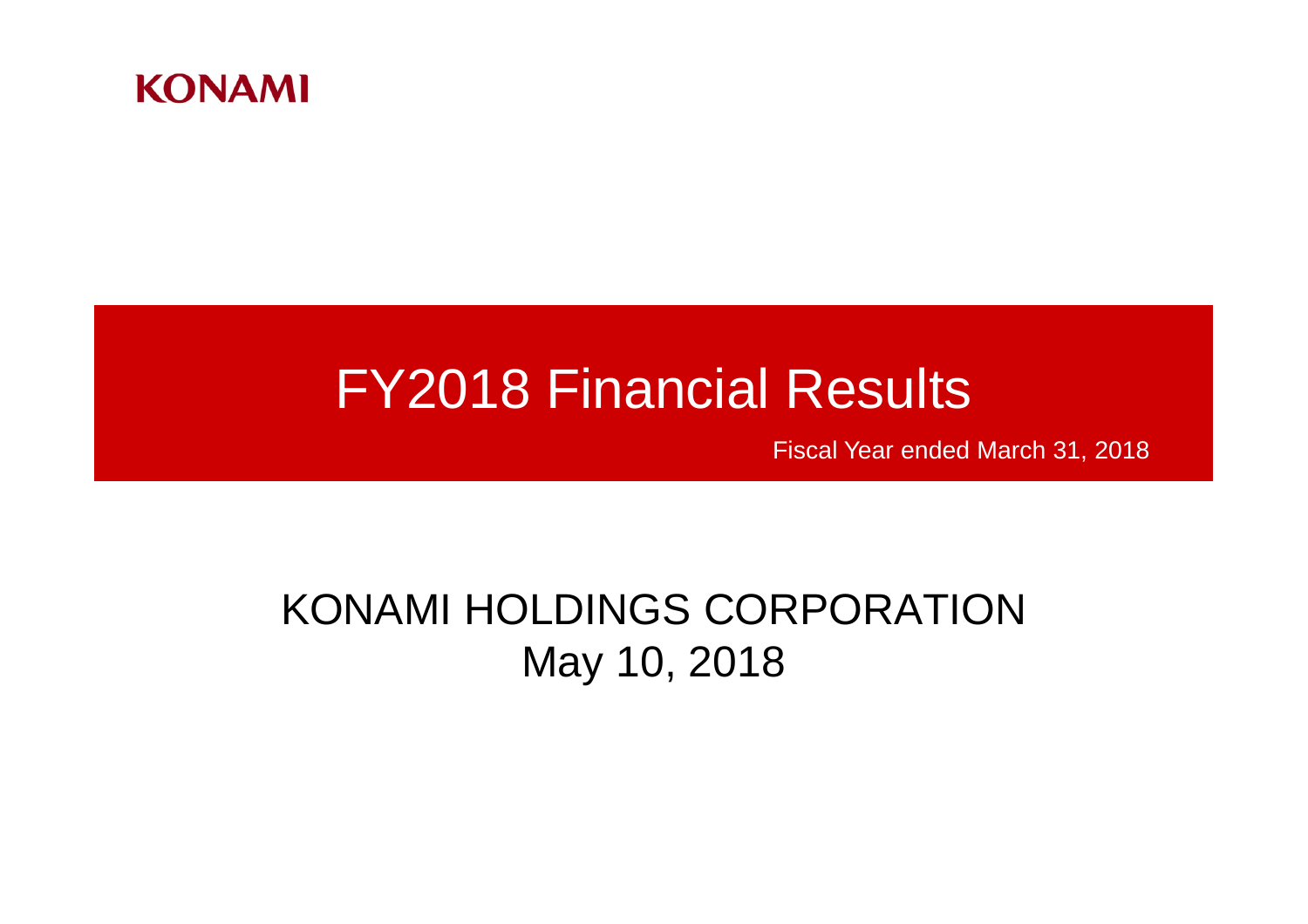#### Cautionary statement with respect to forward-looking statements

Statements made in this presentation with respect to KONAMI HOLDINGS' current plans, estimates, strategies and beliefs, including forecasts, are forward-looking statements about the future performance of the Company. These statements are based on management's assumptions and beliefs in light of information currently available to it and, therefore, you should not place undue reliance on them. A number of important factors could cause actual results to be materially different from and worse than those discussed in forward-looking statements. Such factors include, but are not limited to (1) Changes in economic conditions affecting our operations; (2) Fluctuations in foreign exchange rates, particularly with respect to the value of the Japanese yen, the U.S. dollar and the Euro; (3) the Company's ability to continue to win acceptance of our products, which are offered in highly competitive markets characterized by the continuous introduction of new products, rapid developments in technology and subjective and changing consumer preferences; (4) the Company's ability to successfully expand internationally with a focus on our Digital Entertainment business, Gaming & Systems business and Amusement business; (5) the Company's ability to successfully expand the scope of our business and broaden our customer base through our Health & Fitness business; (6) Regulatory developments and changes and our ability to respond and adapt to those changes; (7) the Company's expectations with regard to further acquisitions and the integration of any companies we may acquire; and (8) the outcome of contingencies.

- Financial information included herein is not audited by independent public accountants

- (1) Numbers included in this presentation material are;
	- a) in accordance with IFRS
	- b) rounded to the nearest one hundred million yen
- (2) Revenues of each segment include inter-segment sales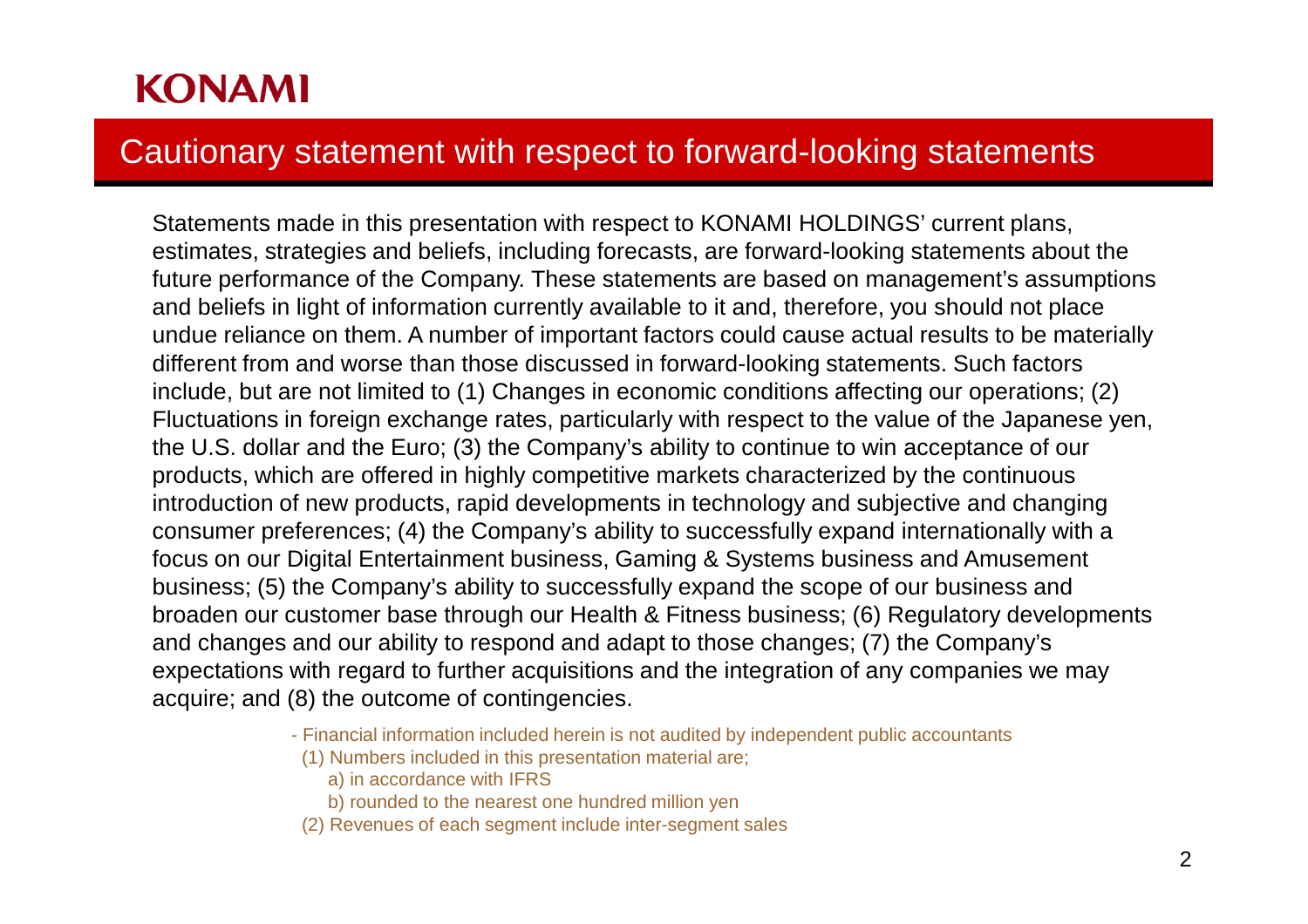## **Contents**

| ≻ Consolidated Financial Results                 |       |
|--------------------------------------------------|-------|
| > Revenue and Profit by Business Segment         | 5     |
| $\triangleright$ Guidance                        | 6     |
| > Historical Operating Profit                    |       |
| > Guidance by Business Segment                   | 8     |
|                                                  | 9     |
|                                                  | 10    |
| > Digital Entertainment                          | 11    |
|                                                  | 12    |
|                                                  | 13    |
| $\triangleright$ Health & Fitness                | 14    |
| ≻ Titles Released in Jan - Mar 2018 / Pipeline   | 15,16 |
|                                                  | 17    |
| $\triangleright$ Consolidated Financial Position | 18    |
| $\triangleright$ Consolidated Cash Flows         | 19    |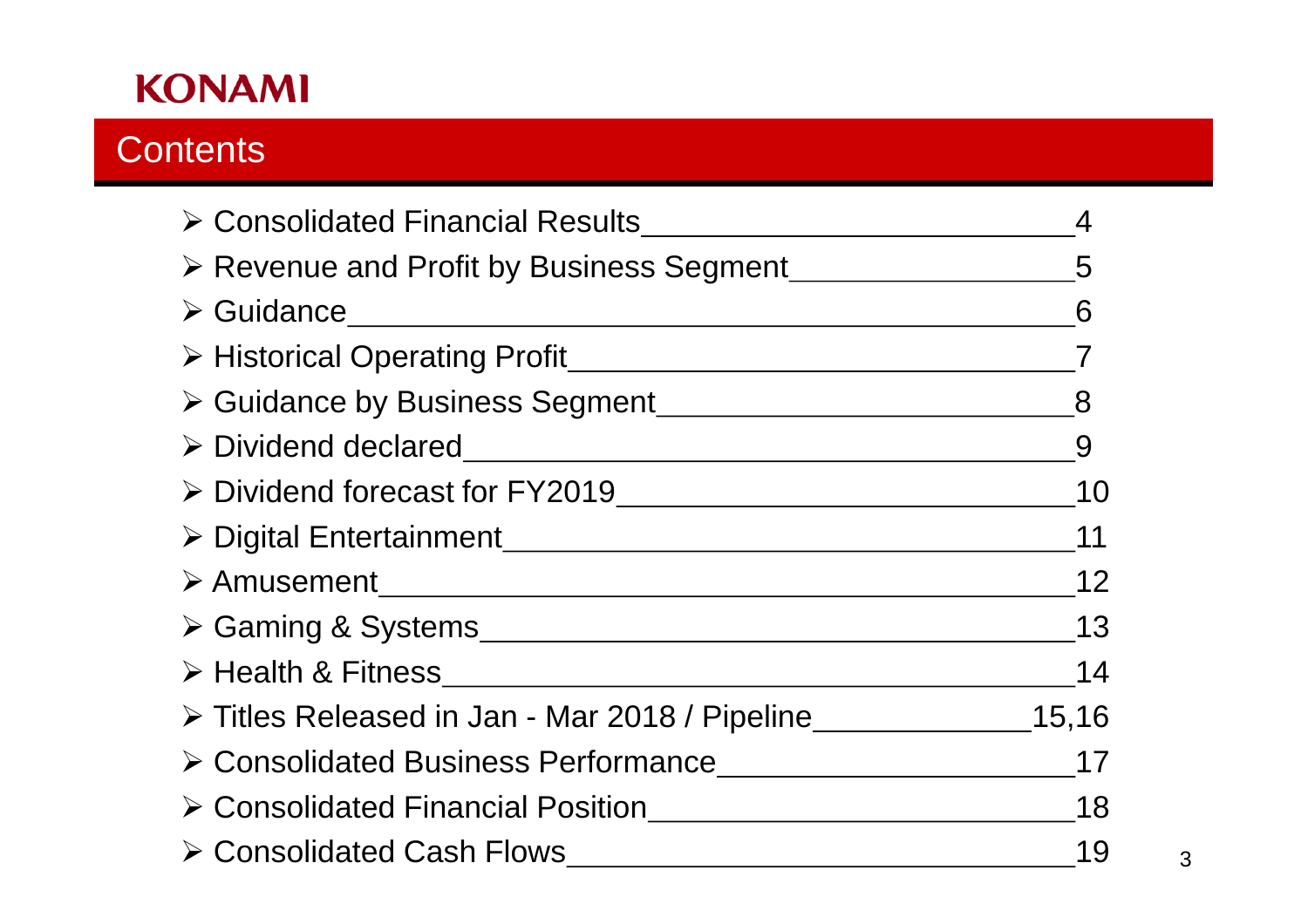### Consolidated Financial Results

|                                                                 |                                      |                                      |                           |                         | (Yen in Billions)                               |
|-----------------------------------------------------------------|--------------------------------------|--------------------------------------|---------------------------|-------------------------|-------------------------------------------------|
|                                                                 | <b>FY2017</b><br>Actual              | <b>FY2018</b><br>Actual              | YoY<br>Change<br>(Amount) | YoY<br>Change<br>$(\%)$ | <b>FY2018</b><br>Guidance<br>Revised in Jan '18 |
|                                                                 | 12 months ended<br><b>March 2017</b> | 12 months ended<br><b>March 2018</b> |                           |                         | 12 months ended<br>March 2018                   |
| Revenue                                                         | 229.9                                | 239.5                                | 9.6                       | $+4.2%$                 | 240.0                                           |
| Operating profit                                                | 36.4                                 | 45.2                                 | 8.8                       | $+24.3%$                | 45.0                                            |
| Profit before income taxes                                      | 35.5                                 | 44.7                                 | 9.2                       | $+25.9%$                | 44.0                                            |
| Profit for the period<br>(attributable to owners of the parent) | 26.0                                 | 30.5                                 | 4.6                       | $+17.6%$                | 29.0                                            |
| Earnings per share (JPY)                                        | 191.89                               | 225.59                               | 33.70                     |                         | 214.44                                          |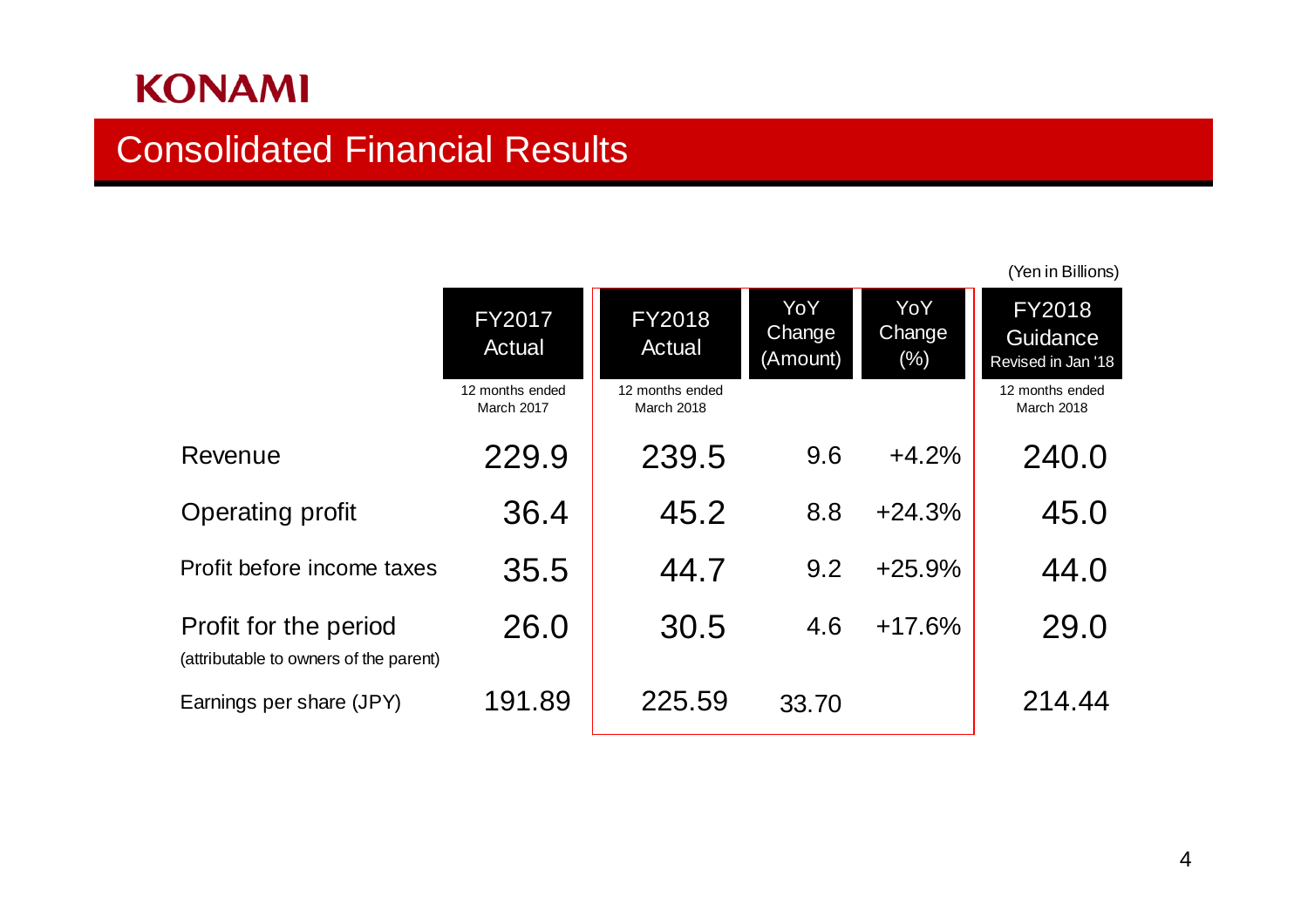## Revenue and Profit by Business Segment

| <b>Revenue</b>                      | FY2017<br><b>Actual</b><br>12 months ended | FY2018<br>Actual<br>12 months ended | YoY<br>Change<br>(Amount) | YoY<br>Change<br>$(\%)$ | FY2018<br>Guidance<br>Revised in Jan '18<br>12 months ended |
|-------------------------------------|--------------------------------------------|-------------------------------------|---------------------------|-------------------------|-------------------------------------------------------------|
|                                     | March 2017                                 | March 2018                          |                           |                         | March 2018                                                  |
| <b>Digital Entertainment</b>        | 105.6                                      | 120.3                               | 14.7                      | $+13.9%$                | 120.0                                                       |
| Amusement                           | 25.3                                       | 25.2                                | $\triangle$ 0.2           | $\Delta 0.6\%$          | 25.0                                                        |
| Gaming & Systems                    | 31.3                                       | 29.6                                | $\triangle$ 1.6           | $\Delta$ 5.2%           | 30.5                                                        |
| <b>Health &amp; Fitness</b>         | 68.6                                       | 66.0                                | $\triangle$ 2.6           | $\Delta$ 3.9%           | 66.0                                                        |
| Eliminations                        | $\triangle$ 0.9                            | $\triangle$ 1.6                     | $\triangle$ 0.7           |                         | $\triangle$ 1.5                                             |
| Total                               | 229.9                                      | 239.5                               | 9.6                       | $+4.2%$                 | 240.0                                                       |
| Segment profit (loss)               |                                            |                                     |                           |                         |                                                             |
| <b>Digital Entertainment</b>        | 33.8                                       | 37.4                                | 3.6                       | $+10.8%$                | 37.0                                                        |
| Amusement                           | 5.2                                        | 7.5                                 | 2.3                       | $+43.0%$                | 7.5                                                         |
| Gaming & Systems                    | 4.8                                        | 4.4                                 | $\triangle$ 0.5           | $\Delta$ 10.0%          | 4.5                                                         |
| <b>Health &amp; Fitness</b>         | 4.2                                        | 3.3                                 | $\triangle$ 1.0           | $\Delta$ 23.0%          | 3.0                                                         |
| Corporate expenses and eliminations | ∆ 4.4                                      | $\triangle$ 4.3                     | 0.2                       |                         | $\triangle$ 4.5                                             |
| Segment profit (loss)               | 43.6                                       | 48.2                                | 4.6                       | $+10.6%$                | 47.5                                                        |
| Other income and other expenses     | $\triangle$ 7.3                            | $\triangle$ 3.1                     | 4.2                       |                         | $\triangle$ 2.5                                             |
| <b>Total Operating Profit</b>       | 36.4                                       | 45.2                                | 8.8                       | $+24.3%$                | 45.0                                                        |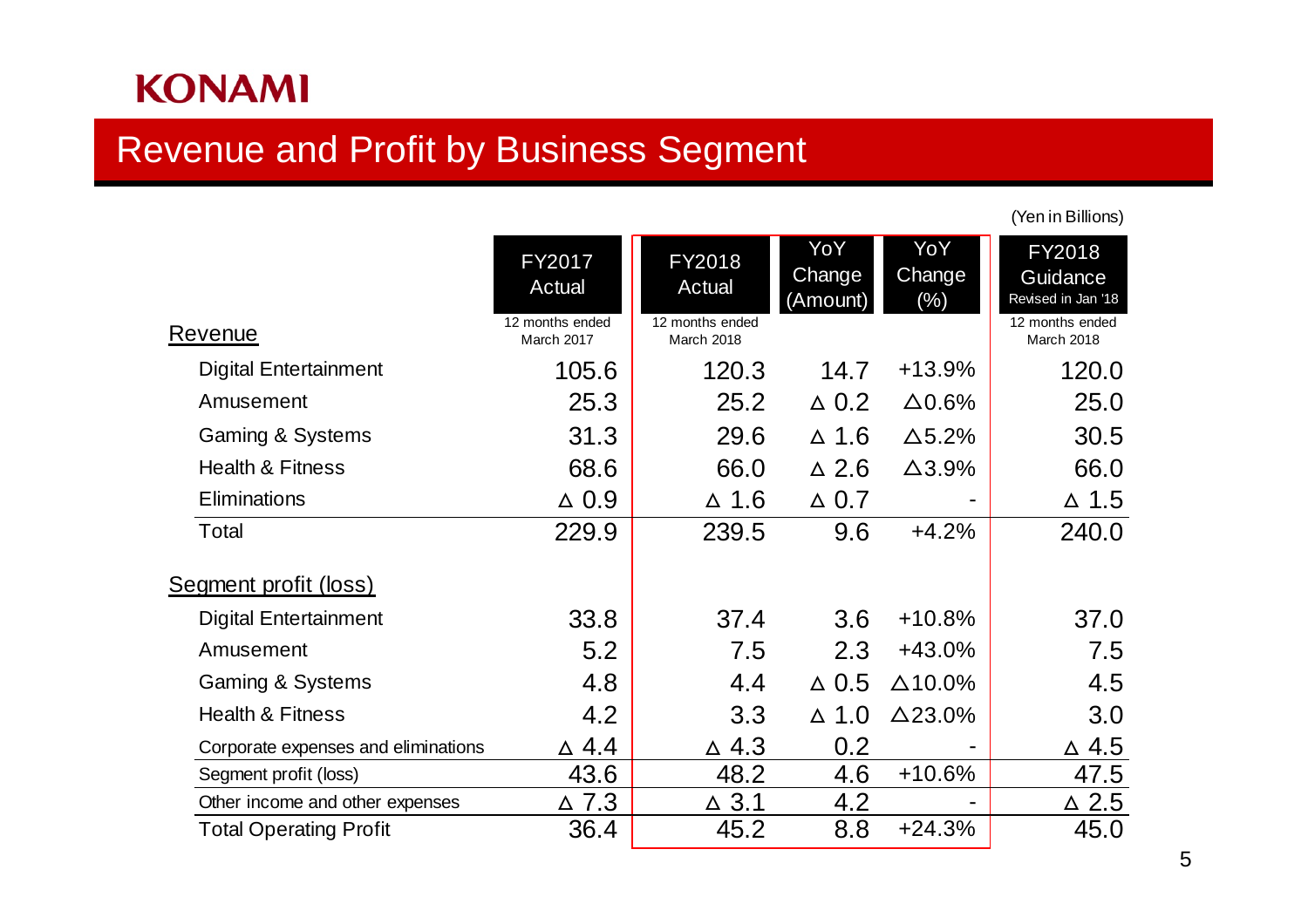## **Guidance**

|                                                                 | <b>FY2018</b><br>Actual              | <b>FY2019</b><br>Guidance      | YoY<br>Change<br>(Amount) | YoY<br>Change<br>$(\%)$ |
|-----------------------------------------------------------------|--------------------------------------|--------------------------------|---------------------------|-------------------------|
|                                                                 | 12 months ended<br><b>March 2018</b> | 12 months ending<br>March 2019 |                           |                         |
| Revenue                                                         | 239.5                                | 250.0                          | 10.5                      | $+4.4%$                 |
| Operating profit                                                | 45.2                                 | 50.0                           | 4.8                       | $+10.7%$                |
| Profit before income taxes                                      | 44.7                                 | 49.0                           | 4.3                       | $+9.6%$                 |
| Profit for the period<br>(attributable to owners of the parent) | 30.5                                 | 32.0                           | 1.5                       | $+4.9%$                 |
| Earnings per share (JPY)                                        | 225.59                               | 236.63                         | 11.04                     |                         |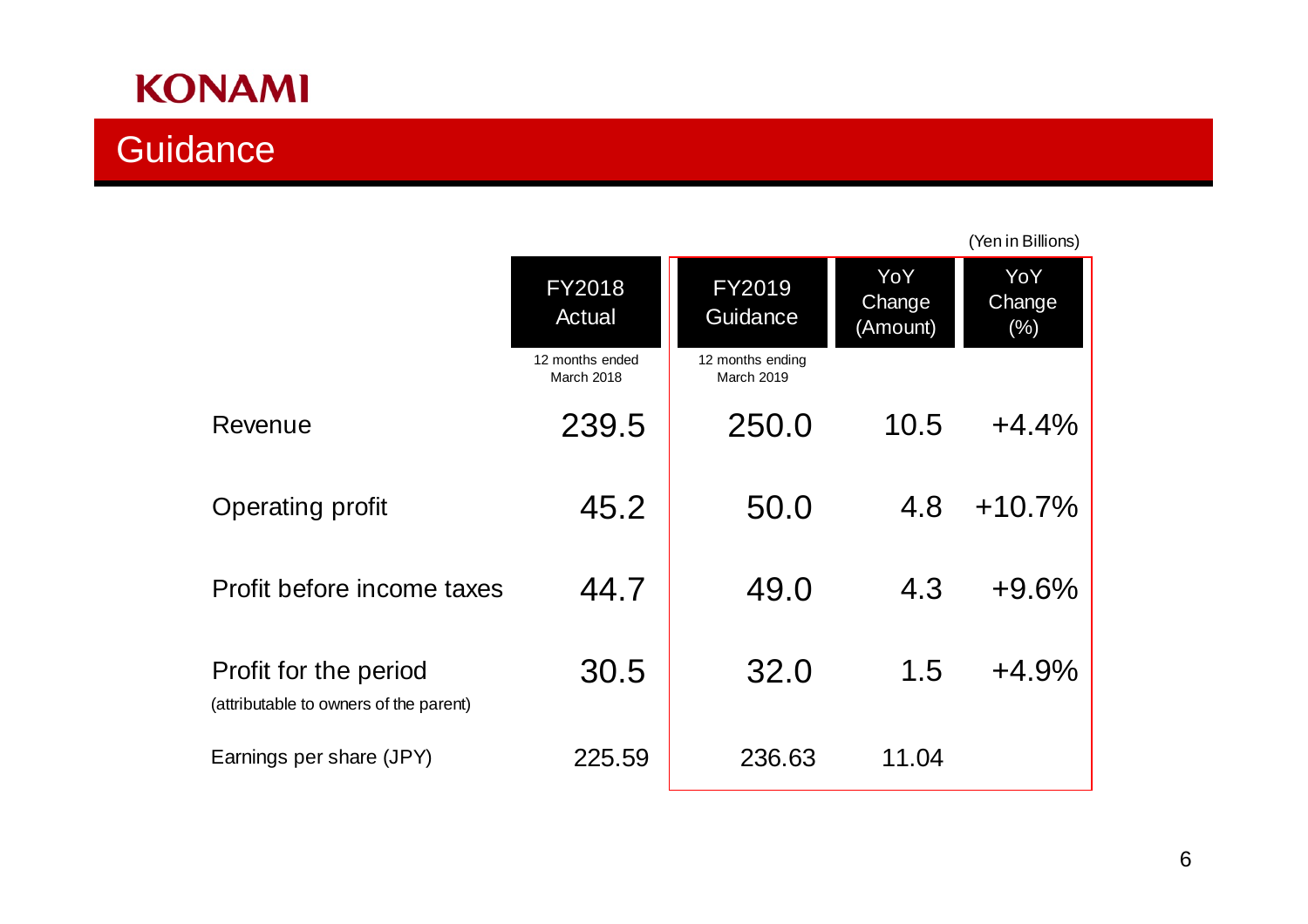## **Historical Operating Profit**

- Four consecutive years of profit growth
- Delivered record operating profit in FY '18/3 (previous record: ¥41bn in FY '12/3)

50.0bn

• Poised to achieve further profit growth in FY '19/3

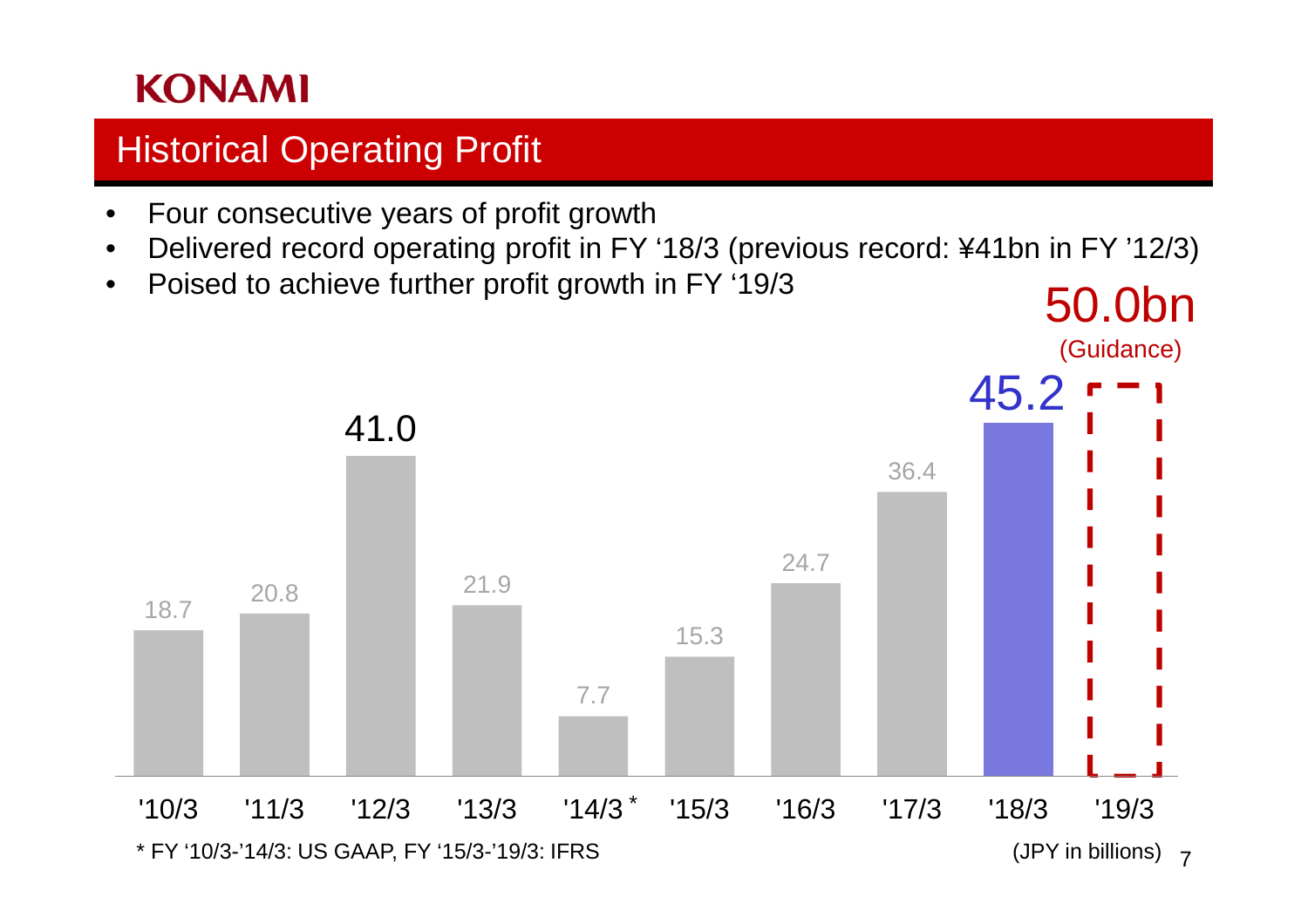#### Guidance by Business Segment

FY2018 Actual FY2019 **Guidance** YoY **Change** (Amount) YoY Change (%) Revenue 12 months ended<br>March 2018 March 2018 12 months ending March 2019 Digital Entertainment 120.3 125.0 4.8 +4.0% Amusement 25.2 28.0 2.8 +11.2% Gaming & Systems 29.6 31.5 1.9 +6.3% Health & Fitness 66.0 67.0 1.0 +1.5% Eliminations  $\Delta$  1.6  $\Delta$  1.5 0.1 -Total 239.5 250.0 10.5 +4.4% Segment profit (loss) Digital Entertainment **37.4** 37.5 0.1 +0.3% Amusement 7.5 8.0 0.5 +6.8% Gaming & Systems **4.4** 5.5 1.1 +26.0% Health & Fitness 3.3 3.5 0.2 +7.6% Corporate expenses and eliminations  $\begin{array}{c|c}\n\Delta 4.3 & \Delta 4.5 & \Delta 0.2 \\
\hline\n\text{Segment profit (loss)} & 48.2 & 50.0 & 1.8 & +3.6\% \\
\end{array}$ Segment profit (loss)  $48.2$  50.0  $1.8$ Other income and other expenses  $\Delta$  3.1  $\Delta$  0.0 3.1 Total Operating Profit **45.2** 50.0 4.8 +10.7%

8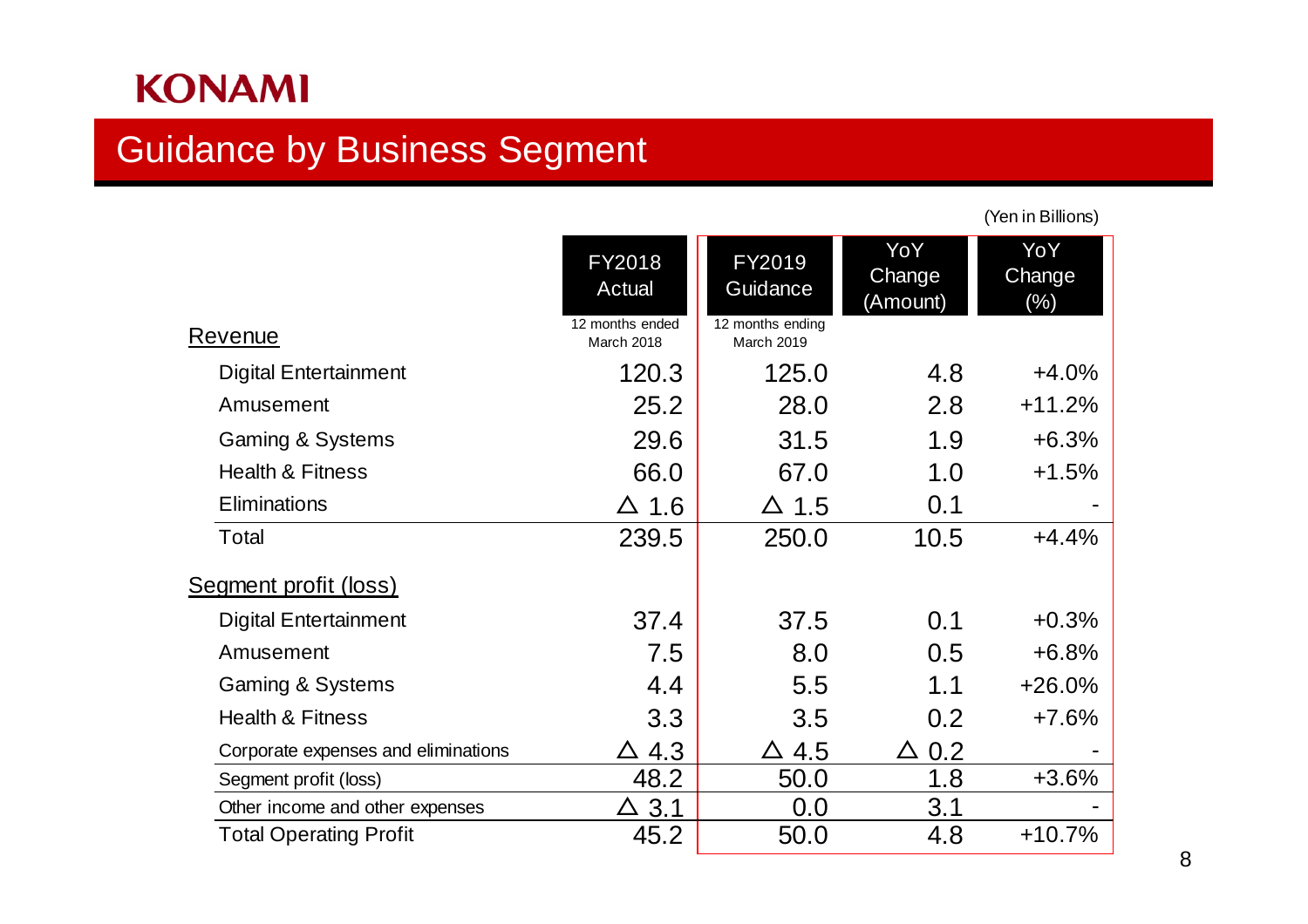## Dividend declared

|                   |                                      |                                             |                                              | (JPY)                     |
|-------------------|--------------------------------------|---------------------------------------------|----------------------------------------------|---------------------------|
|                   | <b>FY2017</b><br>Actual              | <b>FY2018</b><br><b>Revised</b><br>forecast | <b>FY2018</b><br><b>Dividend</b><br>declared | YoY<br>Change<br>(Amount) |
|                   | 12 months ended<br><b>March 2017</b> | 12 months ended<br><b>March 2018</b>        | 12 months ended<br><b>March 2018</b>         |                           |
| Interim dividend  | 17.00                                | 30.00                                       | 30.00                                        | 13.00                     |
| Year-end dividend | 41.00                                | 35.00<br>(forecast)                         | 38.00<br>(declared)                          | $\triangle$ 3.00          |
| Annual dividend   | 58.00                                | 65.00<br>(forecast)                         | 68.00<br>(declared)                          | 10.00                     |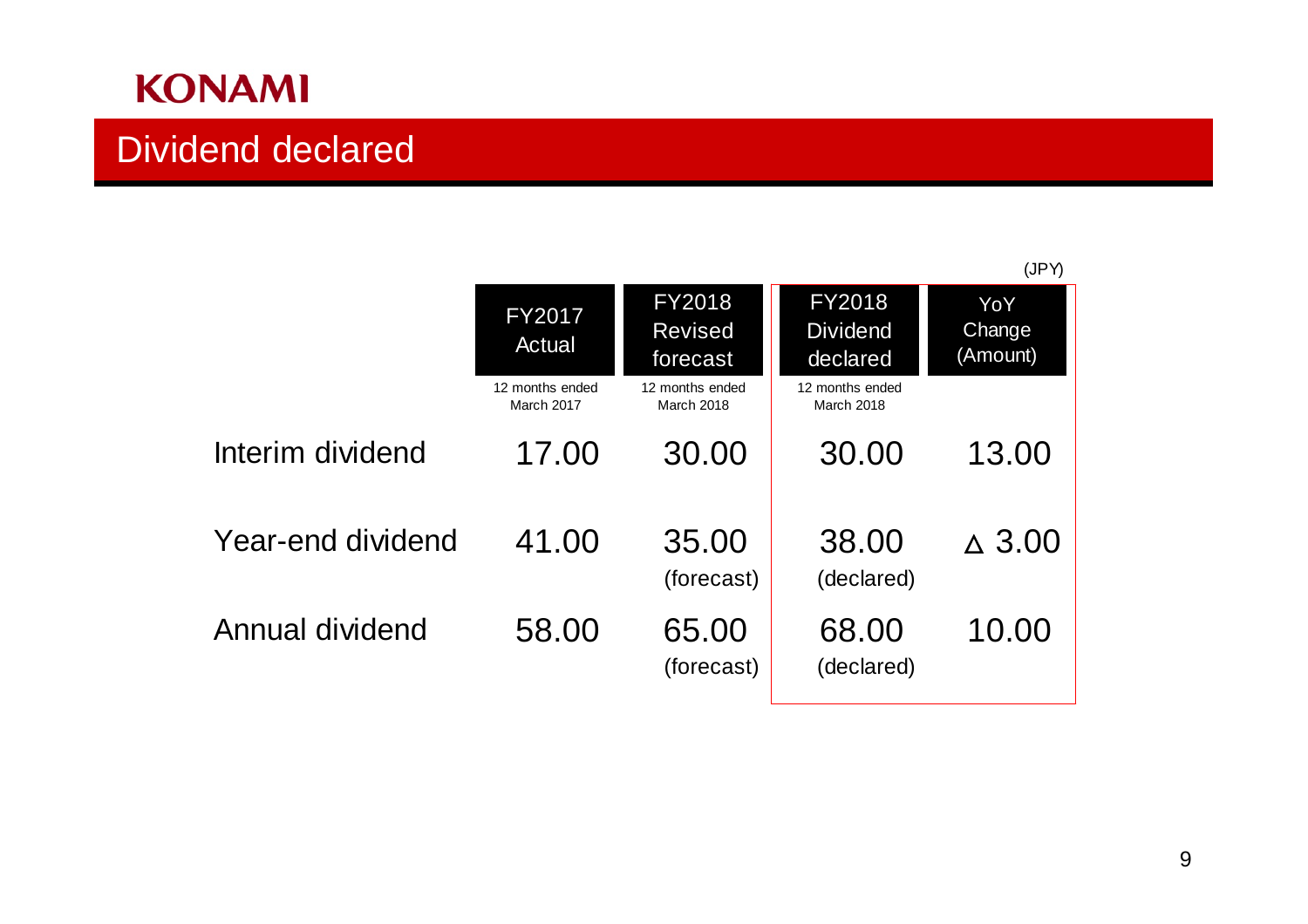### Dividend forecast for FY2019

|                        |                                              |                                       |                                            |                                       | (JPY)                            |
|------------------------|----------------------------------------------|---------------------------------------|--------------------------------------------|---------------------------------------|----------------------------------|
|                        | <b>FY2018</b><br><b>Dividend</b><br>declared | FY2019<br>Regular<br>dividend         | <b>FY2019</b><br>Commemorative<br>dividend | FY2019<br><b>Total</b>                | YoY<br><b>Change</b><br>(Amount) |
|                        | 12 months ended<br><b>March 2018</b>         | 12 months ending<br><b>March 2019</b> | 12 months ending<br><b>March 2019</b>      | 12 months ending<br><b>March 2019</b> |                                  |
| Interim dividend       | 30.00                                        | 35.50<br>(forecast)                   | 25.00<br>(forecast)                        | 60.50<br>(forecast)                   | 30.50                            |
| Year-end dividend      | 38.00<br>(declared)                          | 35.50<br>(forecast)                   | 25.00<br>(forecast)                        | 60.50<br>(forecast)                   | 22.50                            |
| <b>Annual dividend</b> | 68.00<br>(declared)                          | 71.00<br>(forecast)                   | 50.00<br>(forecast)                        | 121.00<br>(forecast)                  | 53.00                            |

To celebrate the 50th anniversary of its founding on March 21, 2019 (the 35th anniversary of its listing in the same year), KONAMI HOLDINGS CORPORATION intends to award commemorative dividends in addition to regular dividends for the year ending March 31, 2019.

10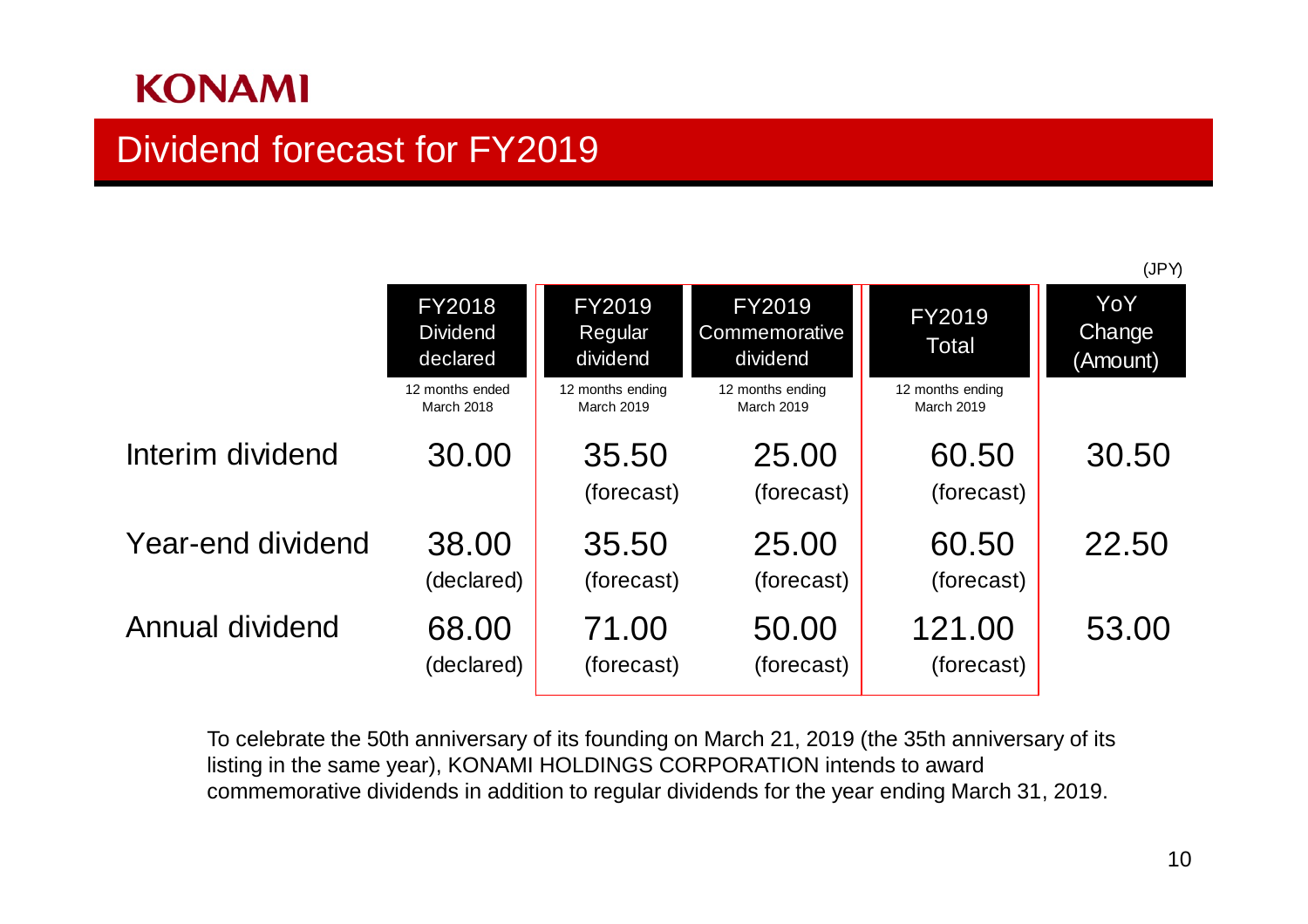## Digital Entertainment

#### Revenue and segment profit

|                |                               |                               |                           |                                | <b>TULLED DILOID</b>           |
|----------------|-------------------------------|-------------------------------|---------------------------|--------------------------------|--------------------------------|
|                | FY2017<br>Actual              | FY2018<br>Actual              | YoY<br>Change<br>(Amount) | YoY<br><b>Change</b><br>$(\%)$ | FY2019<br>Guidance             |
|                | 12 months ended<br>March 2017 | 12 months ended<br>March 2018 |                           |                                | 12 months ending<br>March 2019 |
| Revenue        | 105.6                         | 120.3                         | 14.7                      | $+13.9%$                       | 125.0                          |
| Segment profit | 33.8                          | 37.4                          | 3.6                       | $+10.8%$                       | 37.5                           |
| Margin         | 32.0%                         | 31.1%                         |                           |                                | 30.0%                          |

Note: Other expenses of JPY 2.8 billion (FY2017) and JPY 1.8 billion (FY2018) are not included in segment profit

#### FY2018 Q4 summary

- Launched new mobile games "Tokimeki Idol" (March '18) and "QUIZ MAGIC ACADEMY LOST FANTARIUM" (February '18). Mobile games were driven by "JIKKYOU PAWAFURU PUROYAKYU" and "PROFESSIONAL BASEBALL SPIRITS A" in the domestic market and "Yu-Gi-Oh! Duel Links" and "Winning Eleven 2018 (PRO EVOLUTION SOCCER 2018)" in the global market
- $\geq$  Continues global sales of Yu-Gi-Oh! trading card games; launched a project to commemorate the 20<sup>th</sup> anniversary of the card game series to stimulate Yu-Gi-Oh! content
- Released video game "METAL GEAR SURVIVE" in February '18, a spin-off from the Metal Gear series
- Qualifier rounds held for the PES LEAGUE WORLD TOUR 2018, an eSports competition for "Winning Eleven 2018 (PRO EVOLUTION SOCCER 2018)"

 $(N_{\text{max}})$   $\sum_{n=1}^{\infty}$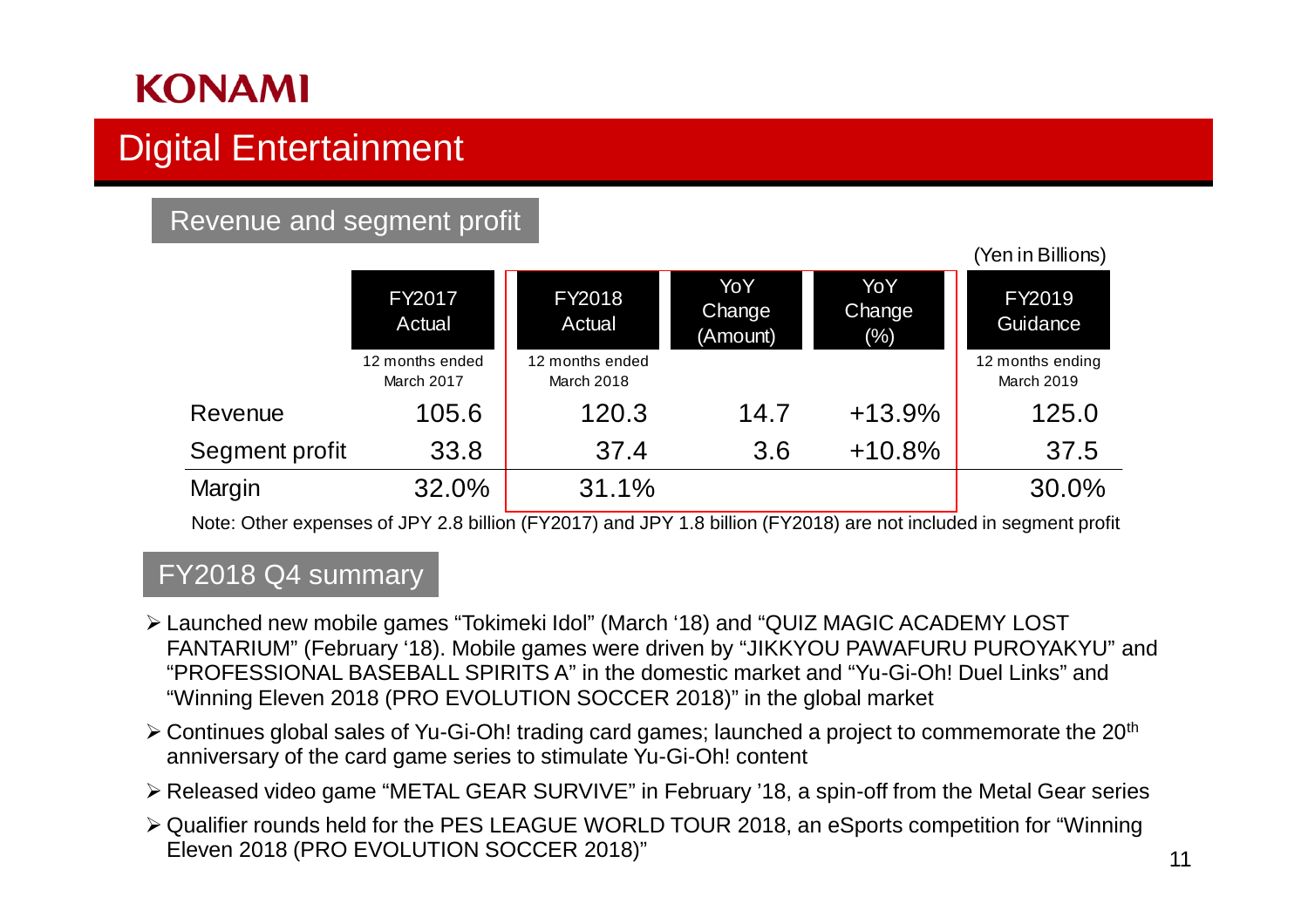### Amusement

#### Revenue and segment profit

|                | <b>FY2017</b><br>Actual       | FY2018<br>Actual              | YoY<br>Change<br>(Amount) | YoY<br>Change<br>$(\%)$ | FY2019<br>Guidance             |
|----------------|-------------------------------|-------------------------------|---------------------------|-------------------------|--------------------------------|
|                | 12 months ended<br>March 2017 | 12 months ended<br>March 2018 |                           |                         | 12 months ending<br>March 2019 |
| Revenue        | 25.3                          | 25.2                          | $\triangle$ 0.2           | $\Delta 0.6\%$          | 28.0                           |
| Segment profit | 5.2                           | 7.5                           | 2.3                       | $+43.0%$                | 8.0                            |
| Margin         | 20.7%                         | 29.8%                         |                           |                         | 28.6%                          |

Note: Other expenses of JPY 4.0 billion (FY2017) and JPY 1.3 billion (FY2018) are not included in segment profit

#### FY2018 Q4 summary

- Continued solid performance of "MAH-JONG FIGHT CLUB"; March release of "DANCERUSH STARDOM", an easy-to-master next-gen shuffle dance game, and "MARBLE FEVER", an all-new pusher game featuring various jackpot roulettes with glass balls circling inside the glittering cabinet
- Established a local subsidiary in Thailand in January 2018 to expand sales and service operations of Konami Group products including amusement machines for the emerging Southeast Asian region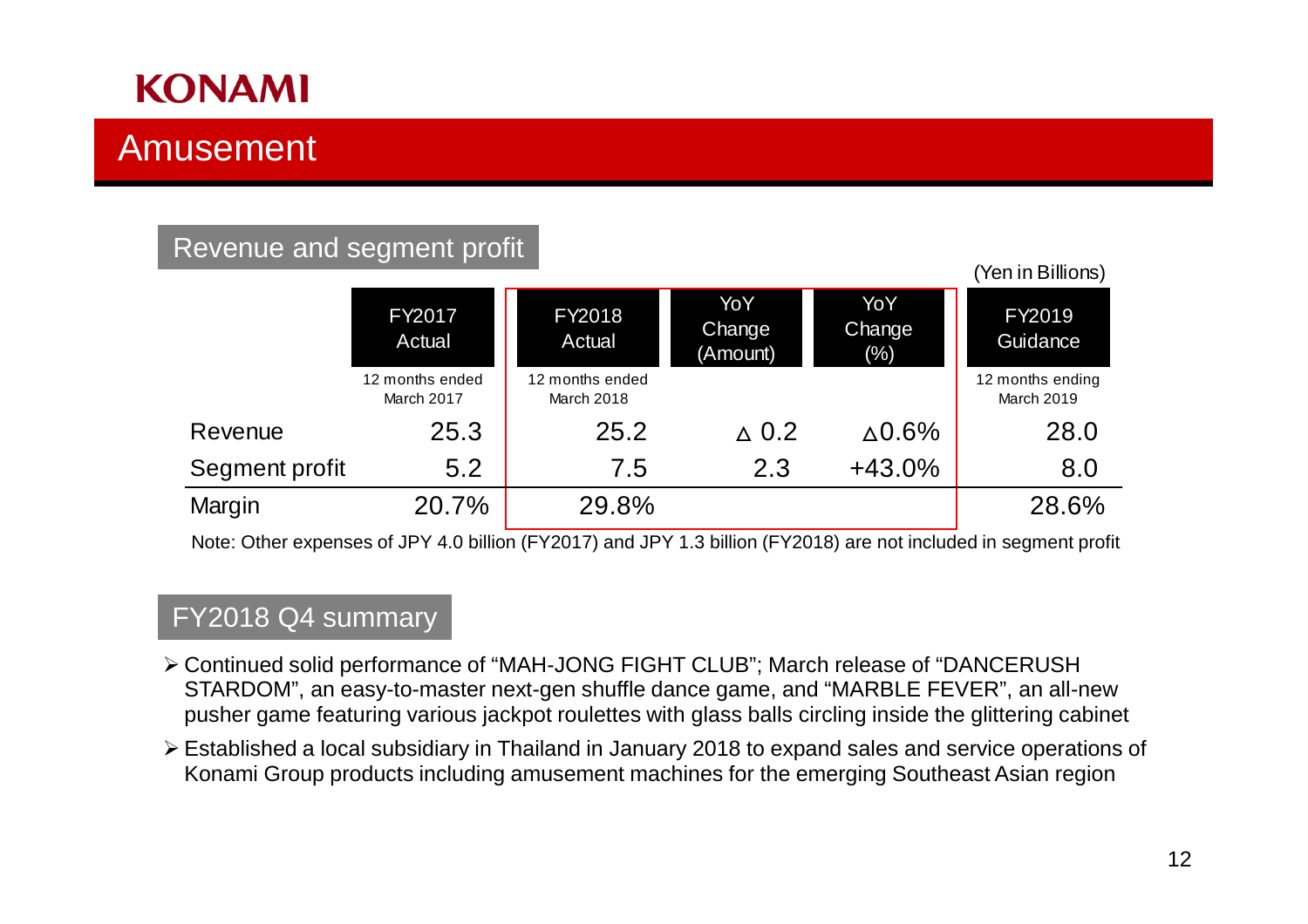## Gaming & Systems

#### Revenue and segment profit

|                | <b>FY2017</b><br>Actual       | FY2018<br>Actual              | YoY<br>Change<br>(Amount) | YoY<br>Change<br>$(\%)$ | FY2019<br>Guidance                    |
|----------------|-------------------------------|-------------------------------|---------------------------|-------------------------|---------------------------------------|
|                | 12 months ended<br>March 2017 | 12 months ended<br>March 2018 |                           |                         | 12 months ending<br><b>March 2019</b> |
| Revenue        | 31.3                          | 29.6                          | $\triangle$ 1.6           | $\triangle$ 5.2%        | 31.5                                  |
| Segment profit | 4.8                           | 4.4                           | $\triangle$ 0.5           | $\triangle$ 10.0%       | 5.5                                   |
| Margin         | 15.5%                         | 14.7%                         |                           |                         | 17.5%                                 |

\* YoY impact from forex: revenue JPY +0.4 billion, operating profit JPY  $\triangle$ 40 million

#### FY2018 Q4 summary

- Enhanced lineup of the Concerto series in North America e.g. curved screen cabinet "Concerto Crescent" and the single tall screen cabinet "Concerto Stack"
- Initiated installment of "Fortune Cup" in January, a multi-station machine featuring a mechanical horse racing track based on Konami's proven experience and technology from amusement machines
- Continued installment of casino management system "SYNKROS" in cruise ships and casinos in North America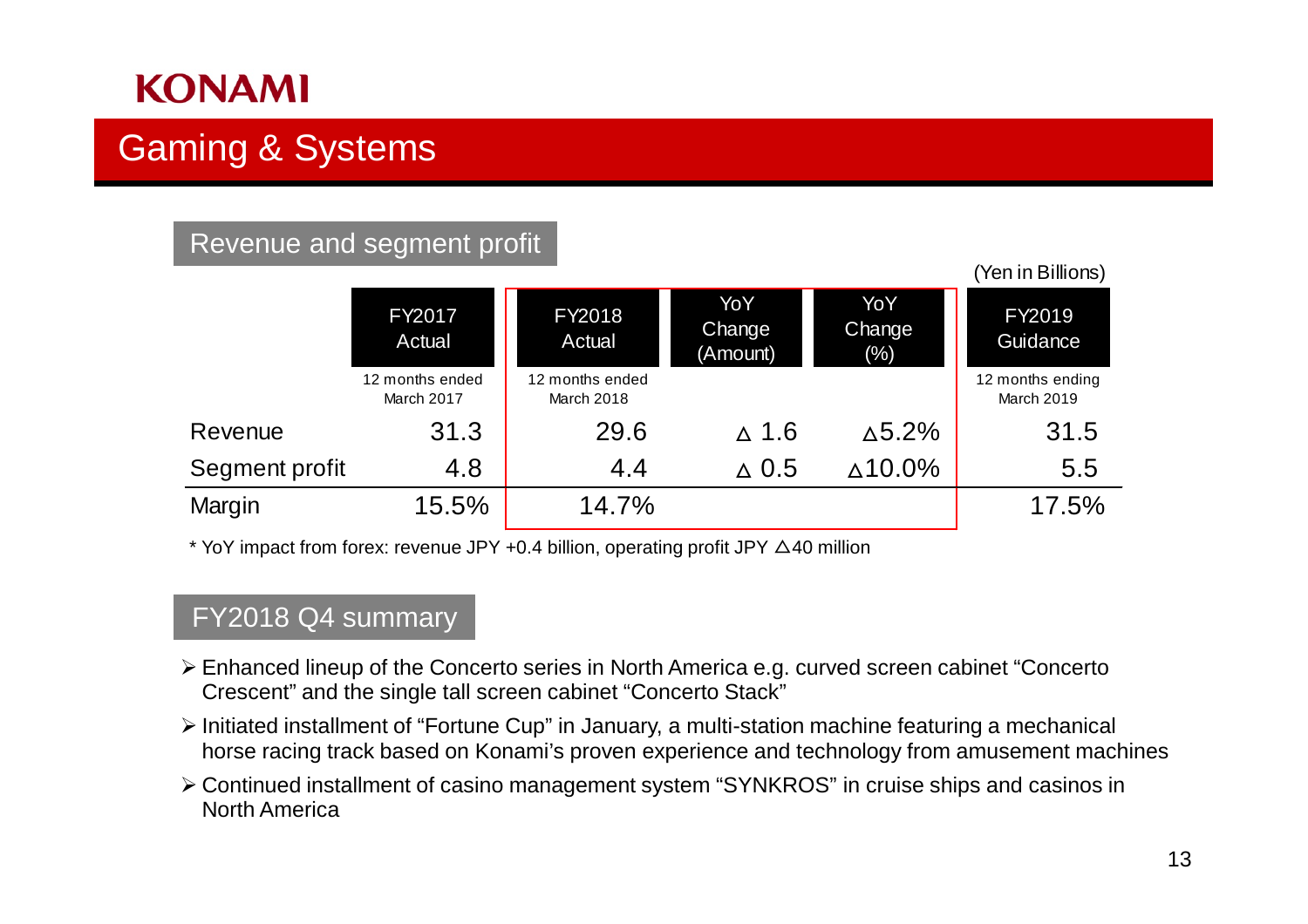## Health & Fitness

#### Revenue and segment profit

|                |                               |                               |                           |                         | <u>  10   11   11   11 </u>    |
|----------------|-------------------------------|-------------------------------|---------------------------|-------------------------|--------------------------------|
|                | FY2017<br>Actual              | FY2018<br>Actual              | YoY<br>Change<br>(Amount) | YoY<br>Change<br>$(\%)$ | FY2019<br>Guidance             |
|                | 12 months ended<br>March 2017 | 12 months ended<br>March 2018 |                           |                         | 12 months ending<br>March 2019 |
| Revenue        | 68.6                          | 66.0                          | $\triangle$ 2.6           | $\triangle$ 3.9%        | 67.0                           |
| Segment profit | 4.2                           | 3.3                           | $\triangle$ 1.0           | $\triangle$ 23.0%       | 3.5                            |
| Margin         | 6.2%                          | 4.9%                          |                           |                         | 5.2%                           |

Note: Other expenses of JPY 0.5 billion (FY2017) and other income of JPY 0.1 billion (FY2018) are not included in segment profit

#### FY2018 Q4 summary

- Announced the opening of XAX branded fitness clubs dedicated to workout machines / studios; XAX Akabane opening on April 1st, XAX Shiki and XAX Nakamozu on May 6th, XAX Umeda X-STUDIO in July
- Franchise facility "Konami Sports Club Sasebohaiki" opened on March 4th in Sasebo, Nagasaki
- Launched a new exercise program "Pelvis Flex" that mainly stretches muscles around the pelvis and hip joint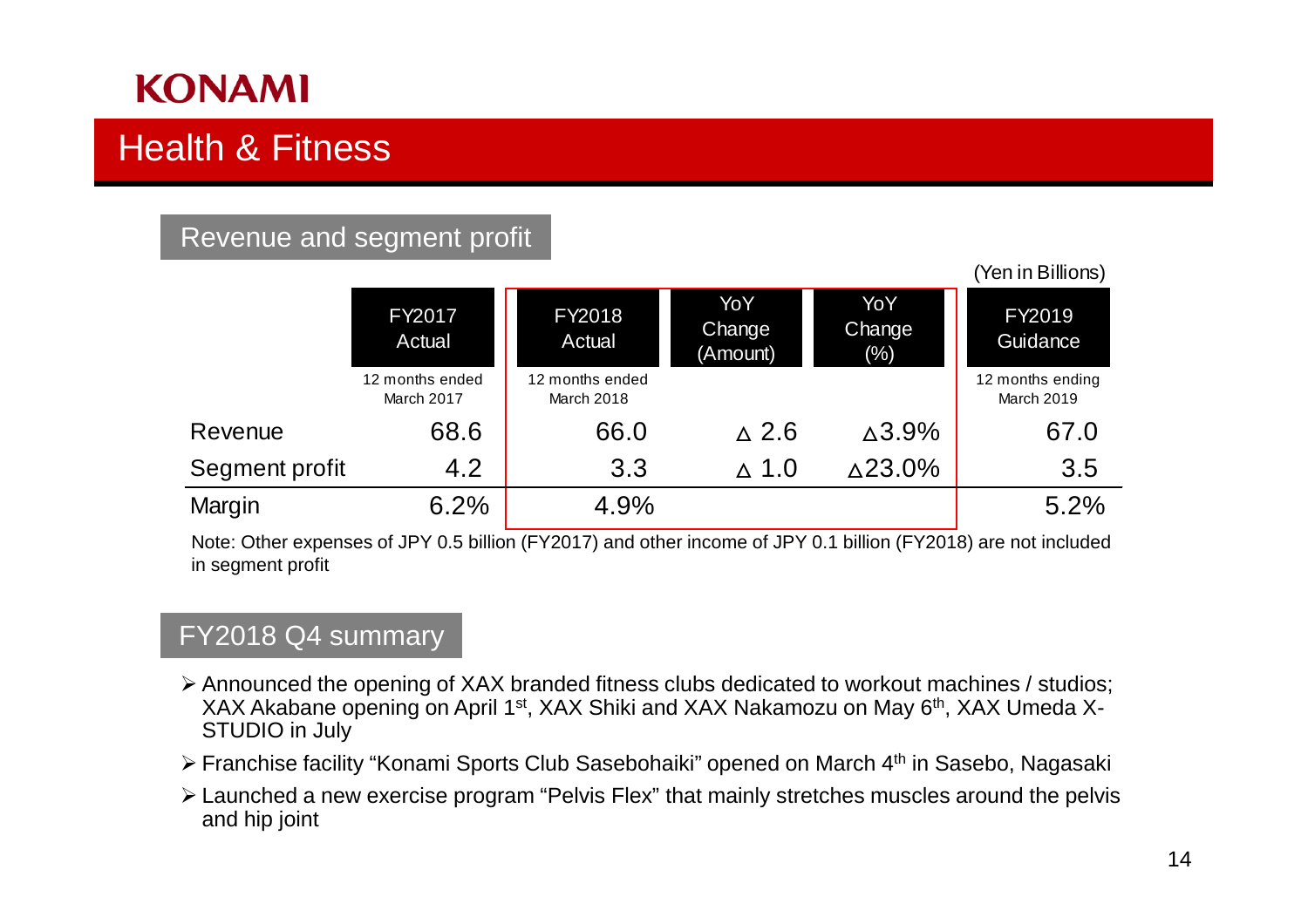### Titles Released in Jan - Mar 2018 / Pipeline(1)

| <b>Title</b>                                                | <b>Platform</b>              | Geography | Release<br>Date | <b>Business</b><br>Segment<br>(X <sub>1</sub> ) |
|-------------------------------------------------------------|------------------------------|-----------|-----------------|-------------------------------------------------|
| <b>METAL GEAR SURVIVE</b>                                   | PS <sub>4</sub><br>XOne / PC | Global    | Feb 2018        | DE                                              |
| <b>QUIZ MAGIC ACADEMY</b><br><b>LOST FANTARIUM</b>          | App Store<br>Google Play     | Japan     | Feb 2018        | DE                                              |
| Tokimeki Idol                                               | App Store<br>Google Play     | Japan     | Mar 2018        | DE                                              |
| <b>MARBLE FEVER</b>                                         | Amusement<br>machine         | Japan     | Mar 2018        | AM                                              |
| DANCERUSH STARDOM                                           | Amusement<br>machine         | Japan     | Mar 2018        | AM                                              |
| JIKKYOU PAWAFURU<br>PUROYAKYU 2018                          | PS4 / PS Vita                | Japan     | Apr 2018        | DE                                              |
| Super Bomberman R                                           | PS <sub>4</sub><br>XOne / PC | Global    | Jun 2018        | DE                                              |
| Winning Eleven 2018<br>Chinese title: "実況足球"                | App Store<br>Google Play     | China     | 2018            | DE                                              |
| Winning Eleven Card Collection<br>Chinese title: "実況: 王者集結" | App Store<br>Google Play     | China     | 2018            | DE                                              |
| LOVEPLUS EVERY                                              | App Store<br>Google Play     | Japan     | 2018            | DE                                              |
| Winning Eleven 2019<br>(PRO EVOLUTION SOCCER 2019)          | PS <sub>4</sub><br>XOne / PC | Global    | Aug 2018        | DE                                              |
| <b>ANUBIS</b><br>ZONE OF THE ENDERS: MYRS                   | PS4/PS VR<br>PC / Steam VR   | Global    | Sep 2018        | DE                                              |
| Castlevania Grimoire of Souls                               | App Store<br>Google Play     | Global    | <b>TBD</b>      | DE                                              |

※1 DE: Digital Entertainment AM: Amusement





JIKKYOU PAWAFURU LOVEPLUS EVERY PUROYAKYU 2018





Tokimeki Idol

ANUBIS ZONE OF THE ENDERS : M∀RS





DANCERUSH STARDOM MARBLE FEVER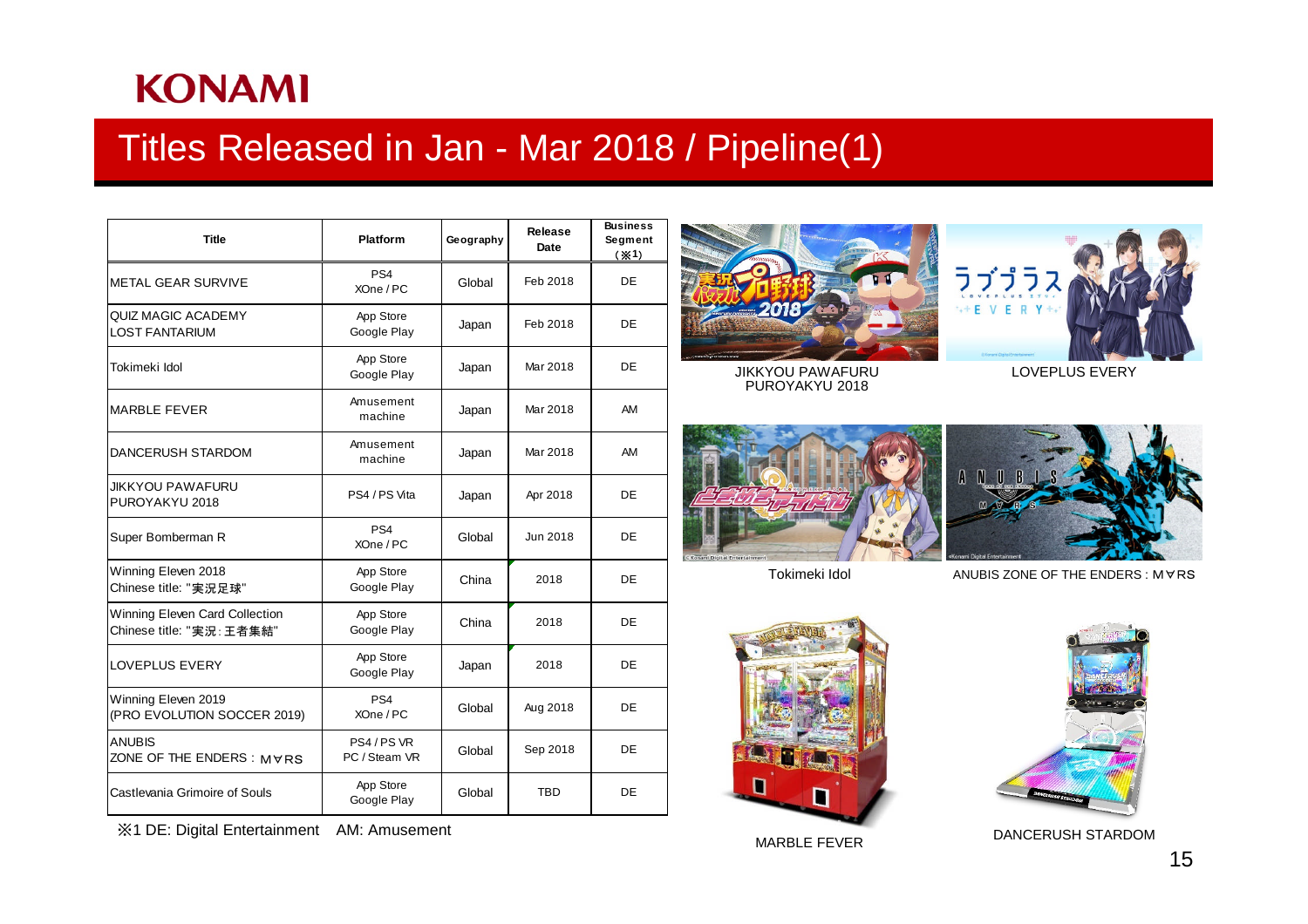### Titles Released in Jan - Mar 2018 / Pipeline(2)

| <b>Title</b>               | <b>Platform</b>                           | Geography               | Release<br><b>Date</b>               | <b>Business</b><br>Segment<br>$(\mathbb{X})$ |
|----------------------------|-------------------------------------------|-------------------------|--------------------------------------|----------------------------------------------|
| Magical Halloween 6        | Amusement<br>machine                      | Japan                   | May 2018                             | AM                                           |
| <b>BOMBERGIRL</b>          | Amusement<br>machine                      | Japan                   | FY Mar 2019<br>H1                    | AM                                           |
| <b>BASEBALL COLLECTION</b> | Amusement<br>machine                      | Japan                   | <b>FY Mar 2019</b><br>H1             | AM                                           |
| Fortune Cup                | <b>Gaming Machine</b>                     | <b>North</b><br>America | Jan 2018                             | GS                                           |
| SYNKROS 3.24.6             | Casino Management<br>System<br>(Software) | North<br>America        | FY Mar 2019<br>H1                    | <b>GS</b>                                    |
| <b>SYNKROS 3.24.7</b>      | Casino Management<br>System<br>(Software) | <b>North</b><br>America | FY Mar 2019<br>H1                    | GS                                           |
| <b>Beat Square</b>         | <b>Gaming Machine</b>                     | <b>North</b><br>America | <b>FY Mar 2019</b><br>H <sub>2</sub> | GS                                           |
| Concerto Opus              | Gaming Machine                            | <b>North</b><br>America | <b>FY Mar 2019</b><br>H <sub>2</sub> | GS                                           |
| Crystal Cyclone            | Gaming Machine                            | <b>TBD</b>              | <b>TBD</b>                           | GS                                           |

※ AM: Amusement GS: Gaming & Systems







Beat Square





**FORTUNE CUP** 

Fortune Cup



Concerto Opus **Concerto Crystal Cyclone** 

16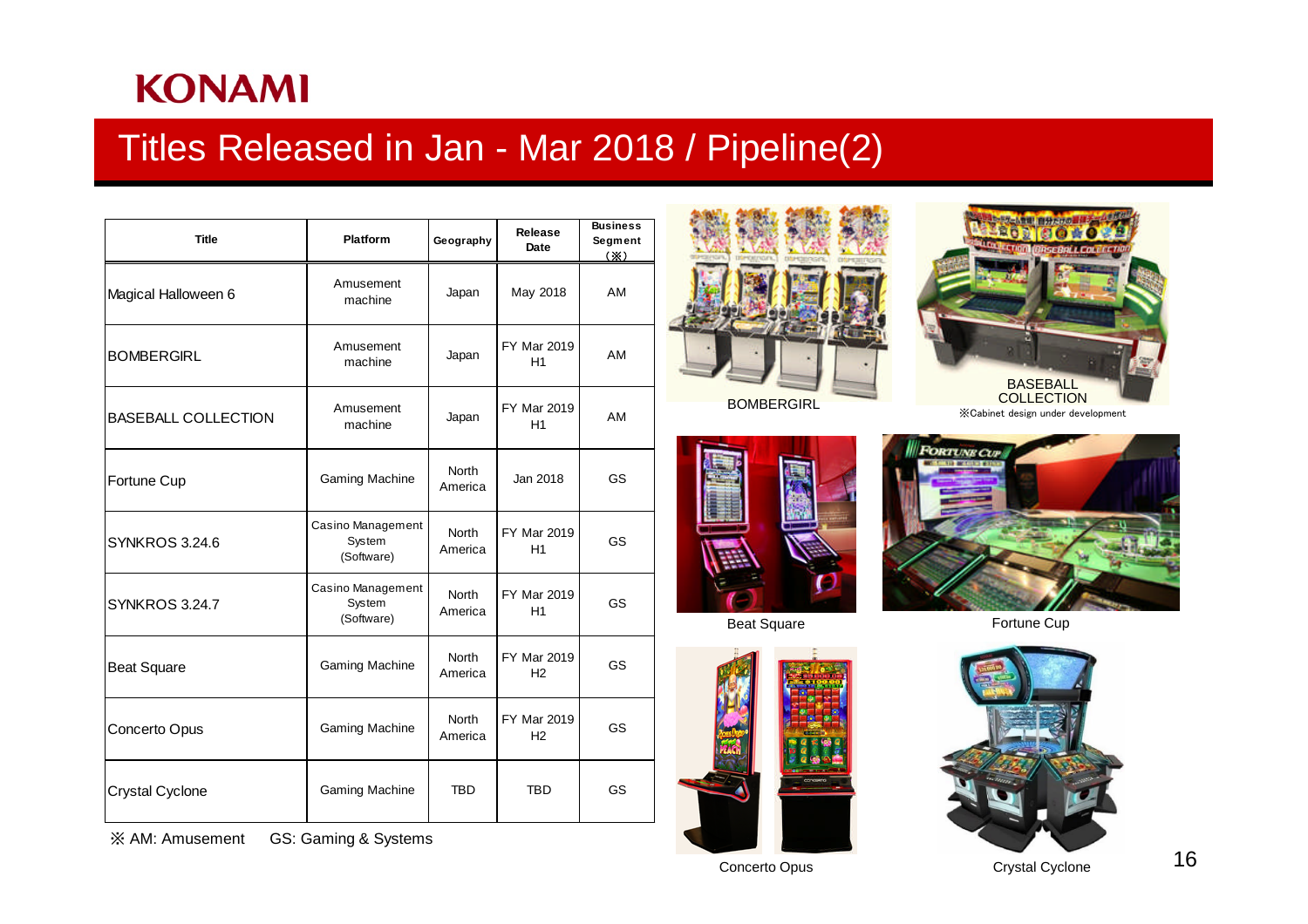### Consolidated Business Performance

|                                                                  | <b>FY2017</b>     | percentile | <b>FY2018</b>     | percentile | YoY<br>Change<br>(Amount) | YoY<br>Change<br>$(\%)$ |
|------------------------------------------------------------------|-------------------|------------|-------------------|------------|---------------------------|-------------------------|
| Revenue                                                          | 229.9             | 100.0%     | 239.5             | 100.0%     | 9.6                       | $+4.2%$                 |
| <b>Total cost of revenue</b>                                     | $\triangle$ 141.2 | 61.4%      | $\triangle$ 142.2 | 59.4%      | $\triangle$ 1.0           |                         |
| SG&A                                                             | $\triangle$ 45.1  | 19.6%      | $\triangle$ 49.0  | 20.5%      | $\triangle$ 3.9           |                         |
| Other income and other expenses                                  | $\triangle$ 7.3   | 3.2%       | $\triangle$ 3.1   | 1.3%       | 4.2                       |                         |
| Operating profit                                                 | 36.4              | 15.8%      | 45.2              | 18.9%      | 8.8                       | $+24.3%$                |
| Finance income                                                   | 0.2               |            | 0.2               |            | 0.0                       |                         |
| Finance costs                                                    | $\Delta$ 1.3      |            | $\Delta$ 0.9      |            | 0.4                       |                         |
| Profit from investments accounted<br>for using the equity method | 0.3               |            | 0.3               |            | 0.0                       |                         |
| Profit before income taxes                                       | 35.5              | 15.4%      | 44.7              | 18.7%      | 9.2                       | $+25.9%$                |
| Income taxes                                                     | $\triangle$ 9.5   | 4.2%       | $\triangle$ 14.2  | 5.9%       | $\triangle$ 4.7           |                         |
| Profit for the year                                              | 26.0              | 11.3%      | 30.5              | 12.7%      | 4.5                       | $+17.4%$                |
| Profit attributable to:                                          |                   |            |                   |            |                           |                         |
| Owners of the parent                                             | 26.0              | 11.3%      | 30.5              | 12.7%      | 4.6                       | $+17.6%$                |
| Non-controlling interests                                        | 0.0               | 0.0%       | 0.0               | 0.0%       | 0.0                       |                         |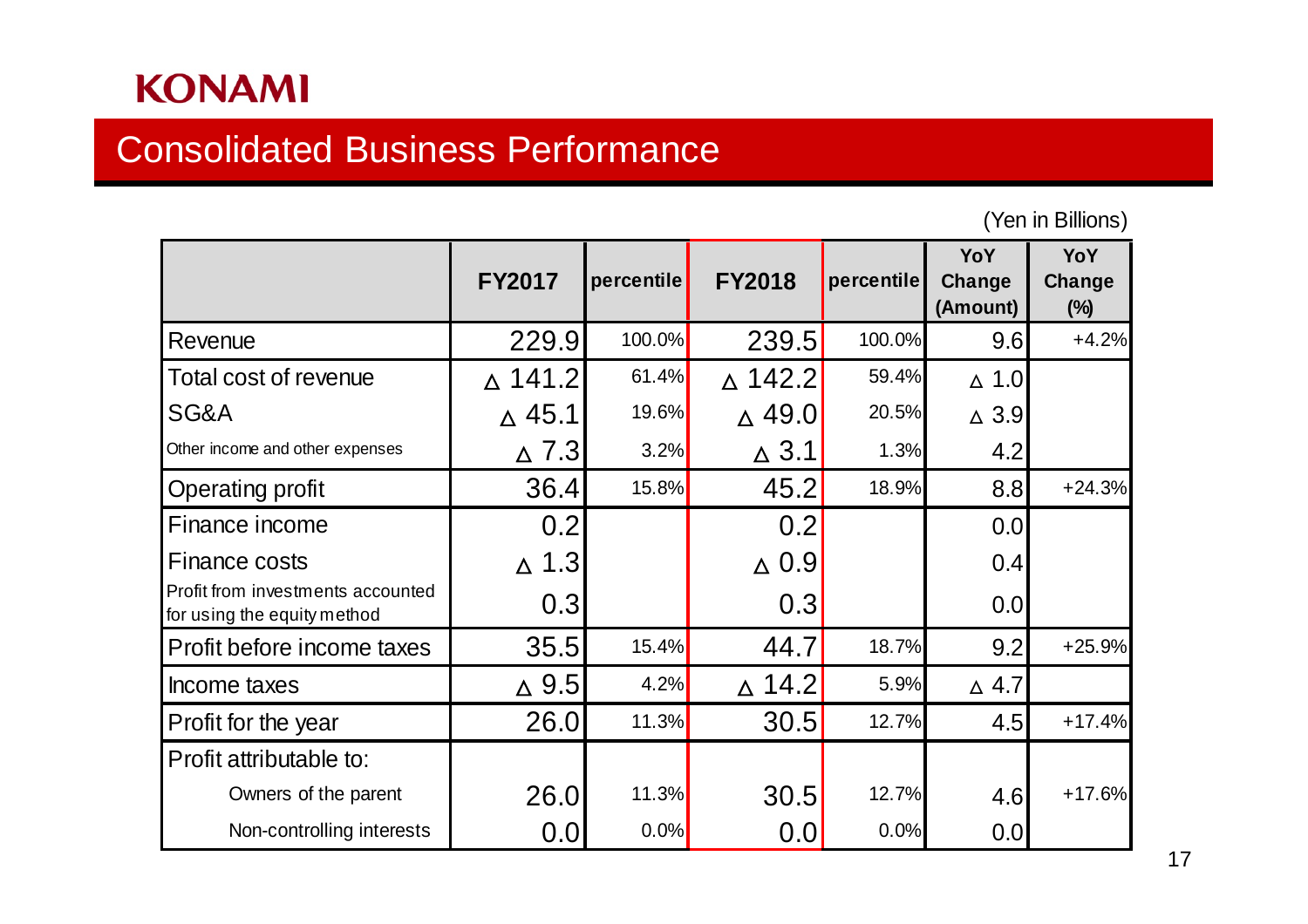### Consolidated Financial Position

|                                                      | March 31,<br>2017 | March 31,<br>2018 | YoY<br>change |                                                      | March 31,<br>2017 | March 31,<br>2018 | YoY<br>change   |
|------------------------------------------------------|-------------------|-------------------|---------------|------------------------------------------------------|-------------------|-------------------|-----------------|
| <b>Current assets</b>                                |                   |                   |               | <b>Current liabilities</b>                           |                   |                   |                 |
| Cash and cash equivalents                            | 134.7             | 154.5             | 19.7          | Bonds and borrowings                                 | 10.6              | 11.9              | 1.3             |
| Trade and other receivables                          | 26.0              | 26.1              | 0.1           | Trade and other payables                             | 25.9              | 31.3              | 5.4             |
| Inventories                                          | 7.4               | 6.8               | $\Delta$ 0.6  | Other current liabilities                            | 20.4              | 26.1              | 5.7             |
| Other current assets                                 | 6.8               | 8.3               | 1.4           | <b>Total current liabilities</b>                     | 56.8              | 69.3              | 12.4            |
| Total current assets                                 | 174.9             | 195.7             | 20.7          | Non-current liabilities                              |                   |                   |                 |
|                                                      | 51.9%             | 53.9%             |               | Bonds and borrowings                                 | 19.7              | 14.7              | $\triangle$ 4.9 |
| Non-current assets                                   |                   |                   |               | Other non-current liabilities                        | 25.4              | 24.5              | $\triangle$ 0.9 |
| Property, plant and equipment, net                   | 75.6              | 79.1              | 3.5           | Total non-current liabilities                        | 45.1              | 39.3              | $\Delta$ 5.8    |
| Goodwill and intangible assets                       | 34.8              | 36.9              | 2.1           | <b>Total liabilities</b>                             | 102.0             | 108.6             | 6.6             |
| Investments accounted for using<br>the equity method | 2.8               | 3.0               | 0.2           | Total equity attributable to<br>owners of the parent | 234.4             | 253.8             | 19.3            |
| Deferred tax assets                                  | 22.3              | 22.0              | $\Delta$ 0.4  |                                                      | 69.5%             | 69.9%             |                 |
| Other non-current assets                             | 26.7              | 26.5              | $\Delta$ 0.2  | (per share: JPY)                                     | (1,733.57)        | (1,876.62)        | (143.05)        |
| Total non-current assets                             | 162.2             | 167.4             | 5.2           | Non-controlling interests                            | 0.8               | 0.8               | 0.0             |
|                                                      | 48.1%             | 46.1%             |               | Total equity                                         | 235.2             | 254.5             | 19.3            |
| Total assets                                         | 337.1             | 363.1             |               | 26.0 Total liabilities and equity                    | 337.1             | 363.1             | 26.0            |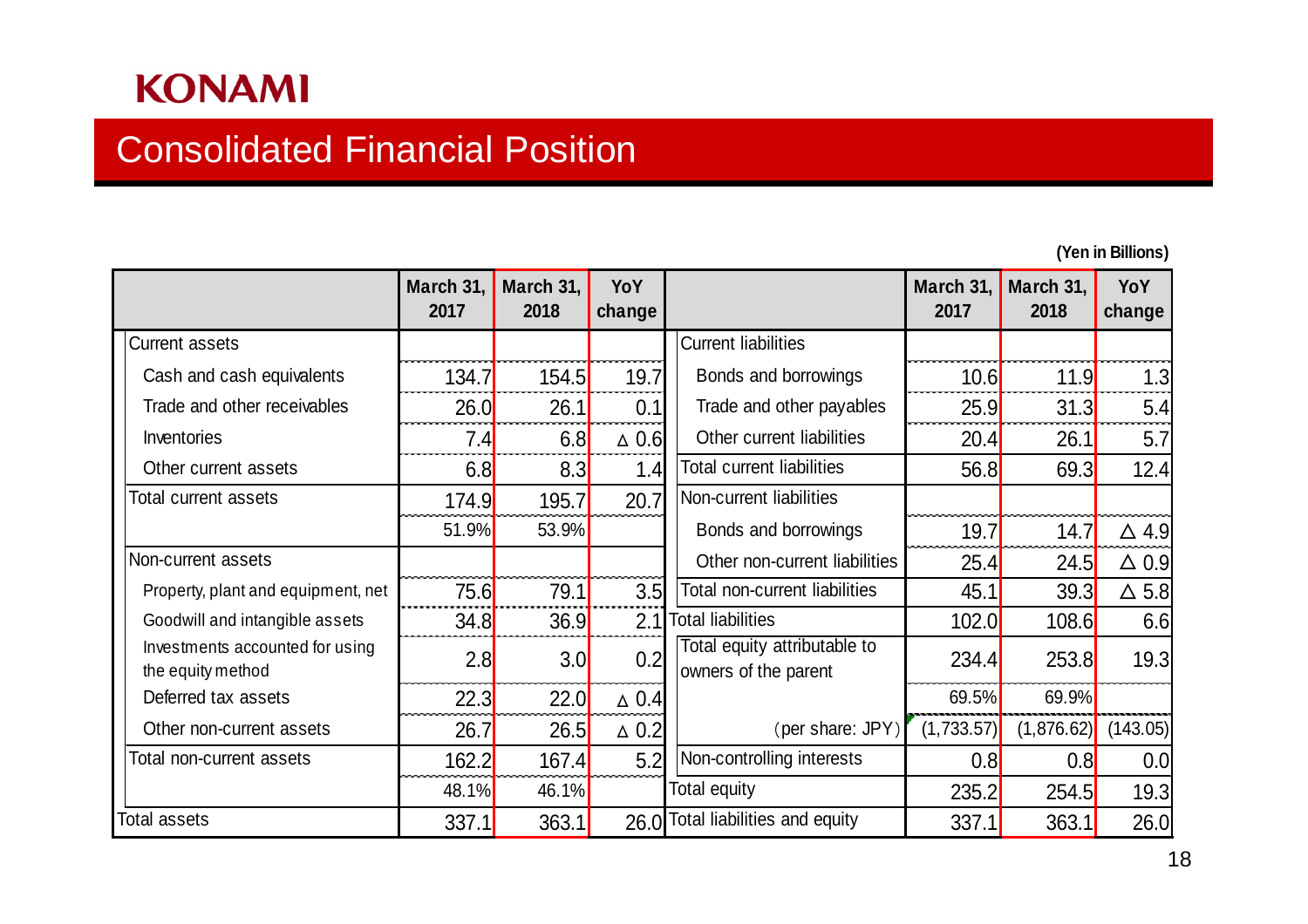### Consolidated Cash Flows